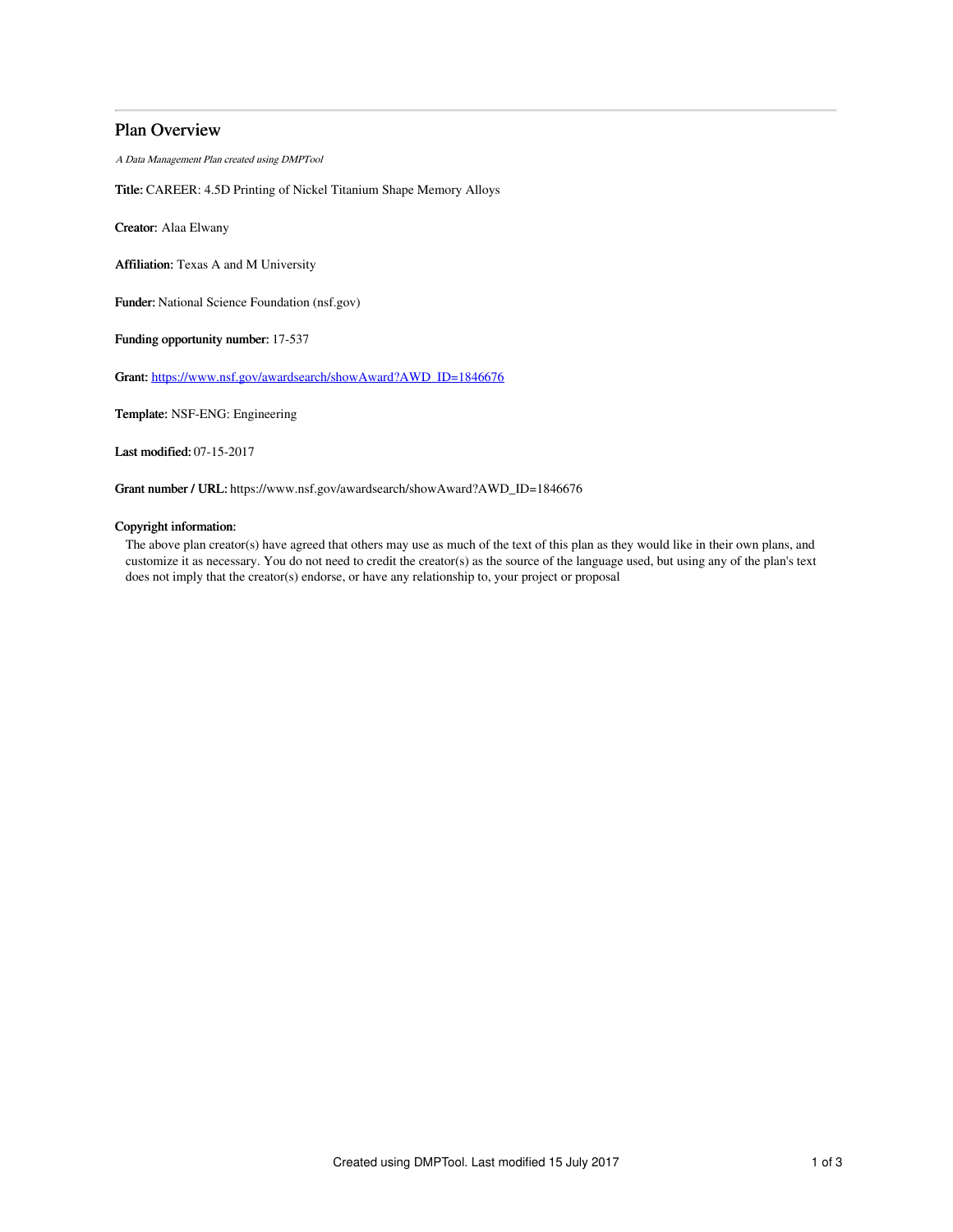## Roles and responsibilities

#### The Data Management Plan should outline the rights and obligations of all parties as to their roles and responsibilities in the management and retention of research data. It must also consider changes to roles and responsibilities that will occur should a principal investigator or co-PI leave the institution.

As the sole PI on the project, . Alaa Elwany, will take the lead and responsibility for coordinating and assuring data storage and access. He will coordinate between his graduate students and his on-campus and off-campus collaborators, and will adhere to the Texas A&M University Standard Administrative Procedure (SAP) on the Responsible Stewardship of Research Data (http://rules-saps.tamu.edu/PDFs/15.99.03.M1.03.pdf)

## Expected data

The Data Management Plan should describe the types of data, samples, physical collections, software, curriculum materials, and other materials to be produced in the course of the project. It should then describe the expected types of data to be retained.

This project will generate data resulting from:

(1) Experimental testing and characterization of samples and test coupons made of nickel-titanium shape memory alloys manufactured using laser powder bed fusion additive manufacturing. The data include transformation temperatures obtained using differential scanning calorimetry and images of microstructures obtained using scanning electron microscopy (SEM) and transmission electron microscopy (TEM).

(2) Simulation data from a finite elements thermal model implemented in COMSOL multiphysics and a precipitates evolution physics-based model implemented in MatCalc. Both models are developed by the PI. The simulations will be primarily run on Texas A&M HPC facility.

### Period of data retention

The Data Management Plan should describe the period of data retention. Minimum data retention of research data is three years after conclusion of the award or three years after public release, whichever is later. Public release of data should be at the earliest reasonable time. A reasonable standard of timeliness is to make the data accessible immediately after publication, where submission for publication is also expected to be timely. Exceptions requiring longer retention periods may occur when data supports patents, when questions arise from inquiries or investigations with respect to research, or when a student is involved, requiring data to be retained a timely period after the degree is awarded. Research data that support patents should be retained for the entire term of the patent. Longer retention periods may also be necessary when data represents a large collection that is widely useful to the research community. For example, special circumstances arise from the collection and analysis of large, longitudinal data sets that may require retention for more than three years. Project data-retention and data-sharing policies should account for these needs.

The data will be preserved by the PI for at least three years beyond the award period, as required by NSF guidelines. In addition, publicly available portions of the data will be curated in the Texas Data Repository (https://tdl.org/data-repository/) through the Texas Digital Library (TDL). Data curated in the Texas Data Repository will be preserved through the Digital Preservation Network. TDL accepts the responsibility to preserve and provide access to research data, including associated metadata and documentation that is properly deposited in the Texas Data Repository. This responsibility includes the provision of digital means to preserve and ensure ongoing access to said content for a minimum period of ten years after it is deposited.

### Data formats and metadata

#### The Data Management Plan should describe the specific data formats, media, including any metadata.

Experimental data will primarily consist of (1) excel spreadsheets and (2) micrographs. Data will be made available in the literature through publications.

Excel preadsheets, or other proprietary formats, will be converted to CSV non-proprietary format. Micrographs are image files that will be stored in standard ".bmp" and ".jpg" formats. In addition to the raw data, uncorrected sensor data, converted and corrected data (in engineering units), as well as several other forms of derived data will be produced. Metadata that describes the experiments include raw materials used, process variables, and parameters emlpoyed during the experiments.

Simulation data will primarily consist of computational representations of the spatial and temporal evolution of temperature and second phase precipitates. The simulations will be obtained through the numerical solution of finite element models (implemented in COMSOL Multiphysics) and a Numerical Kampmann-Wagner (NKW) framework (implemented in Matcalc). Simulation datasets will also be accompanied by metadata that will include information about the simulation design points.

The generated simulation data will be stored as ASCII or binary computer data files that can be viewed and/or post-processed via standard open-source and commercial codes including, MATLAB™. These computer files will be accompanied by dated laboratory notebooks, which will be digitized or captured electronically. Data and digtized notes will be organized by date, experiment type, and experiment number.

#### Data dissemination and policies for public access, sharing and publication delays

The Data Management Plan should clearly articulate how "sharing of primary data" is to be implemented. It should describe dissemination approaches that will be used to make data available to others.Policies for public access and sharing should be described, including provisions for appropriate protection of privacy, confidentiality, security, intellectual property, or other rights or requirements. Research centers and major partnerships with industry or other user communities must also address how data are to be shared and managed with partners, center members, and other major stakeholders. Publication delay policies (if applicable) must be clearly stated. Investigators are expected to submit significant findings for publication quickly that are consistent with the publication delay obligations of key partners, such as industrial members of a research center. Analyzed Data resulting from our analysis of raw data will be used to generate charts, figures, and tables that will be used in conference presentations and journal publications. Data Not Used towards Publication Our quantitative data is likely to be valuable for the manufacturing community. Consequently, raw data that is not used towards publication will still be screened for quality, though it will be tagged as unpublished.

The PI will be willing to share raw and analyzed data that has been used towards publication, upon request. He would expect that upon completing their independent data analysis, researchers would cite our published work and/or provide coauthorship as necessary.

To ensure that the data will be discoverable by the larger research community, it will be curated in the Texas Data Repository (https://tdl.org/data-repository/) through the Texas Digital Library. The Texas Data Repository uses the Creative Commons CC0 option as its default license.